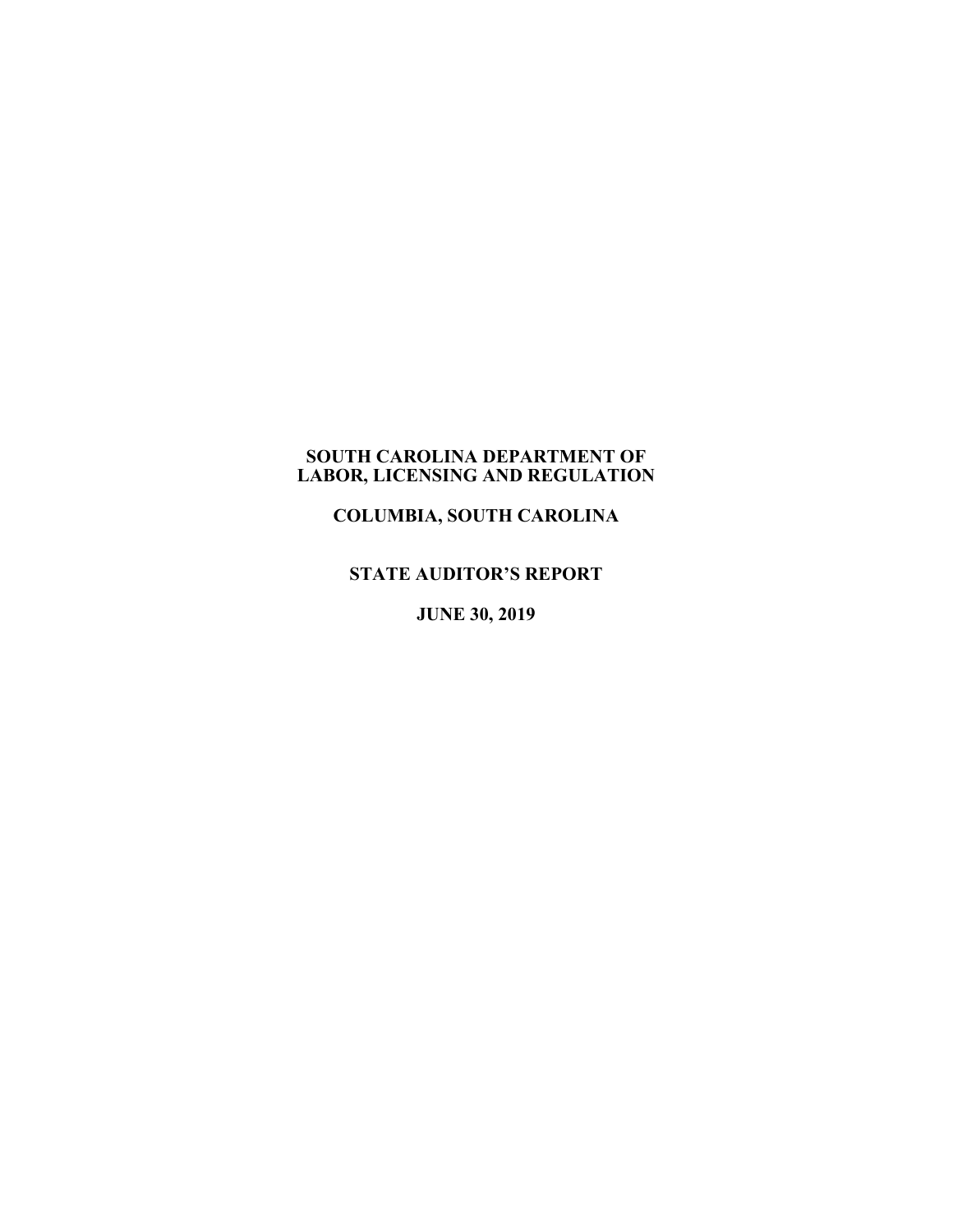

#### Independent Accountant's Report on Applying Agreed-Upon Procedures

May 1, 2020

Ms. Emily Farr, Director South Carolina Department of Labor, Licensing and Regulation Columbia, South Carolina

We have performed the procedures described in Attachment 1, which were agreed to by the management of the South Carolina Department of Labor, Licensing and Regulation (the Department), on the systems, processes and behaviors related to financial activity of the Department for the fiscal year ended June 30, 2019. The Department's management is responsible for the systems, processes and behaviors related to financial activity. The sufficiency of these procedures is solely the responsibility of the specified parties in this report. Consequently, we make no representation regarding the sufficiency of the procedures described in Attachment 1 either for the purpose for which the agreed-upon procedures report has been requested or for any other purpose.

This agreed-upon procedures engagement was conducted in accordance with attestation standards established by the American Institute of Certified Public Accountants. We were not engaged to and did not conduct an examination or review, the objective of which would be an opinion or conclusion, respectively, on the systems, processes and behaviors related to financial activity of the Department. Accordingly, we do not express an opinion or conclusion. Had we performed additional procedures, other matters might have come to our attention that would have been reported to you.

The concept of materiality does not apply to findings to be reported in an agreed-upon procedures engagement. Therefore, all findings from the application of the agreed-upon procedures must be reported unless the definition of materiality is agreed to by the specified parties. Management of the Department has agreed that the following deficiencies will not be included in the State Auditor's Report on Applying Agreed-Upon Procedures:

- Errors of less than \$1,000 related to cash receipts and non-payroll cash disbursements transactions.
- Errors of less than \$1,000 related to reporting packages.

This report is intended solely for the information and use of the management of the Department and is not intended to be and should not be used by anyone other than these specified parties. However, this report is a matter of public record and its distribution is not limited.

George & Kennedy, II

George L. Kennedy, III, CPA State Auditor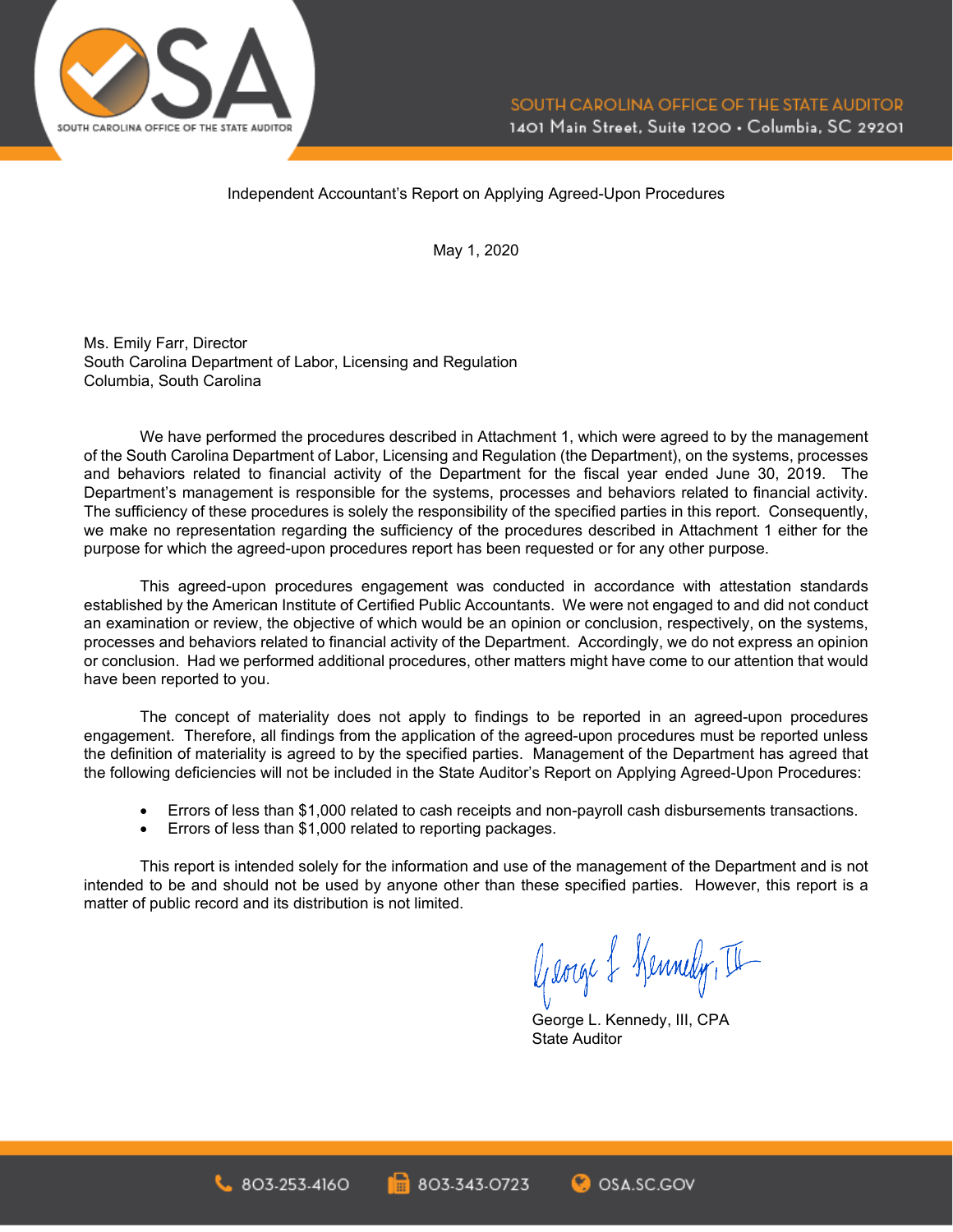# **South Carolina Office of the State Auditor**

#### **Agreed - Upon Procedures Related to the South Carolina Department of Labor, Licensing and Regulation (R36)**

- 1. Compare current year revenues at the fund and account level from sources other than State General Fund appropriations to those of the prior year. Obtain from management an understanding of variations in general ledger accounts 4160060000 (Professional & Occupational Application Fee) and 4480050000 (Sale of Documents) in the Earmarked Fund.
- 2. Haphazardly select five cash receipts transactions [excluding general ledger accounts 4160550000 (Professional & Occupational License Renewal Fee) and 4160060000 (Professional & Occupational Application Fee)] and inspect supporting documentation to:
	- Ensure supporting documentation for transaction agrees with the general ledger as to amount, date, payor, document number, and account classification.
	- Determine that revenues/receipts were deposited in a timely manner, in accordance with Proviso 117.1 of the Appropriation Act.
	- Ensure that both revenue collections and amounts charged are properly authorized by law.
	- Determine that receipts are recorded in the proper fiscal year.
- 3. Confirm that any Department fee increases are in accordance with Proviso 117.7 of the Appropriation Act.

We found no exceptions as a result of these procedures.

#### **Cash Disbursements/Non-Payroll Expenditures**

- 4. Compare current year non-payroll expenditures at the fund and account level to those of the prior year. Obtain from management an understanding of variations in general ledger account series 505- (Travel) in the Earmarked Fund, and general ledger account series 502- (Contractual Services) and 521- (Indirect Cost) in the Federal Fund.
- 5. Haphazardly select ten non-payroll disbursements and inspect supporting documentation to determine:
	- The transaction is properly completed as required by Department procedures; invoice(s) agree(s) with general ledger as to vendor, amount, number, and date.
	- All supporting documents and approvals required by Department procedures are present and agree with the invoice.
	- The transaction is a bona fide expenditure of the Department.
	- The transaction is properly classified in the general ledger.
	- Disbursement complied with applicable State laws, rules, and regulations including the State Consolidated Procurement Code, state travel regulations etc.
	- Disbursements are recorded in the proper fiscal year.
	- Clerical accuracy / confirm proper sales/use tax.

For federally funded cash disbursements/non-payroll expenditures, inspect supporting documentation to determine:

• Charges are necessary and reasonable for the proper administration of the program, incurred during the approved grant period, given consistent accounting treatment and applied uniformly to both federally assisted and other activities of the recipient.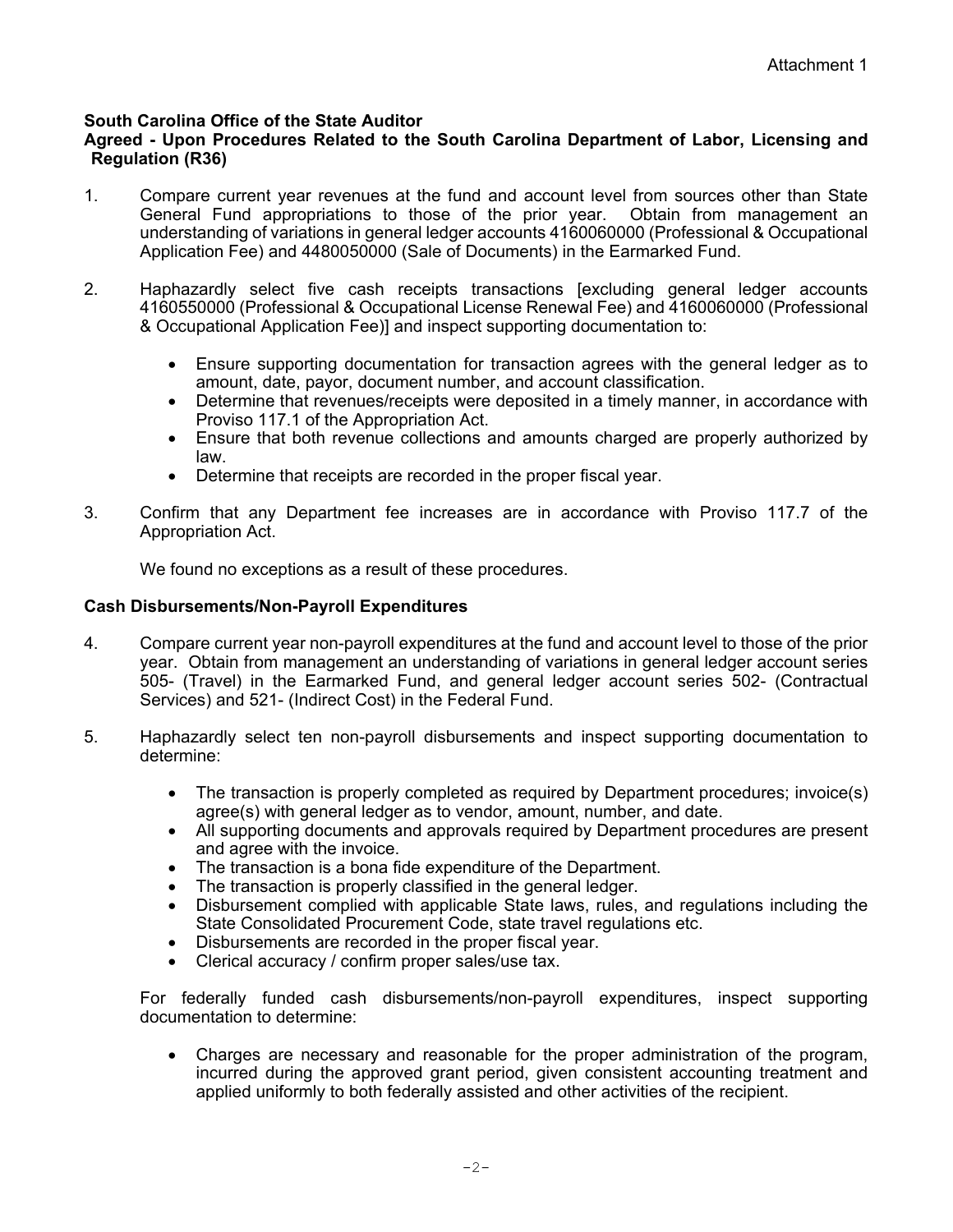# **Cash Disbursements/Non-Payroll Expenditures (Continued)**

- 6. Haphazardly select ten purchasing card transactions from the Office of the State Comptroller General's (CG) listing of purchasing card transactions for Fiscal Year 2019 and inspect supporting documentation to determine:
	- The cardholder is an authorized user and individual credit limits have been properly approved in accordance with Department policies.
	- The purchase is authorized based on the cardholder's job title/position.
	- The monthly purchase summary was submitted along with applicable receipts and signed by both the supervisor and cardholder.
	- The purchase did not exceed the single transaction limit or the individual credit limit and there was no indication of transaction splitting.

# **Finding**

We identified one transaction totaling \$4,472 for the leasing of State vehicles which was incorrectly coded to general ledger account 5021469322 (Vehicle Maintenance). Based on the nature of this transaction, it should have been coded to account 5051540000 (Leased Car – State Owned).

### **Management's Response**

We agree with this finding. Department staff and management recognized the coding error at the beginning of the fiscal year and coded all subsequent charges correctly, but no journal entry was completed to correct the document coded incorrectly. Staff are currently coding these documents correctly and monitoring for correct general ledger usage.

# **Payroll**

- 7. Compute the percentage distribution of fringe benefit expenditures by fund source and compare to the actual distribution of recorded personal service expenditures by fund source. Obtain an explanation of variations greater than 10%.
- 8. Compare the percentage change in personal service expenditures between the current year and prior year to the percentage change in employer contributions expenditures between the current year and prior year. Obtain an explanation of changes greater than 10%.

We found no exceptions as a result of these procedures.

### **Journal Entries and Transfers**

- 9. Haphazardly select ten journal entries and transfers for the fiscal year to:
	- Trace postings to the general ledger, confirming amounts agree with supporting documentation.
	- Confirm transaction is properly approved.
	- Inspect supporting documentation to confirm the purpose of the transaction.

We found no exceptions as a result of this procedure.

# **Reporting Packages**

10. Obtain copies of fiscal year end reporting packages submitted to the CG. Inspect the Master Reporting Package Checklist to determine the appropriate reporting packages were submitted by the due date established by the CG's Reporting Policies and Procedures Manual.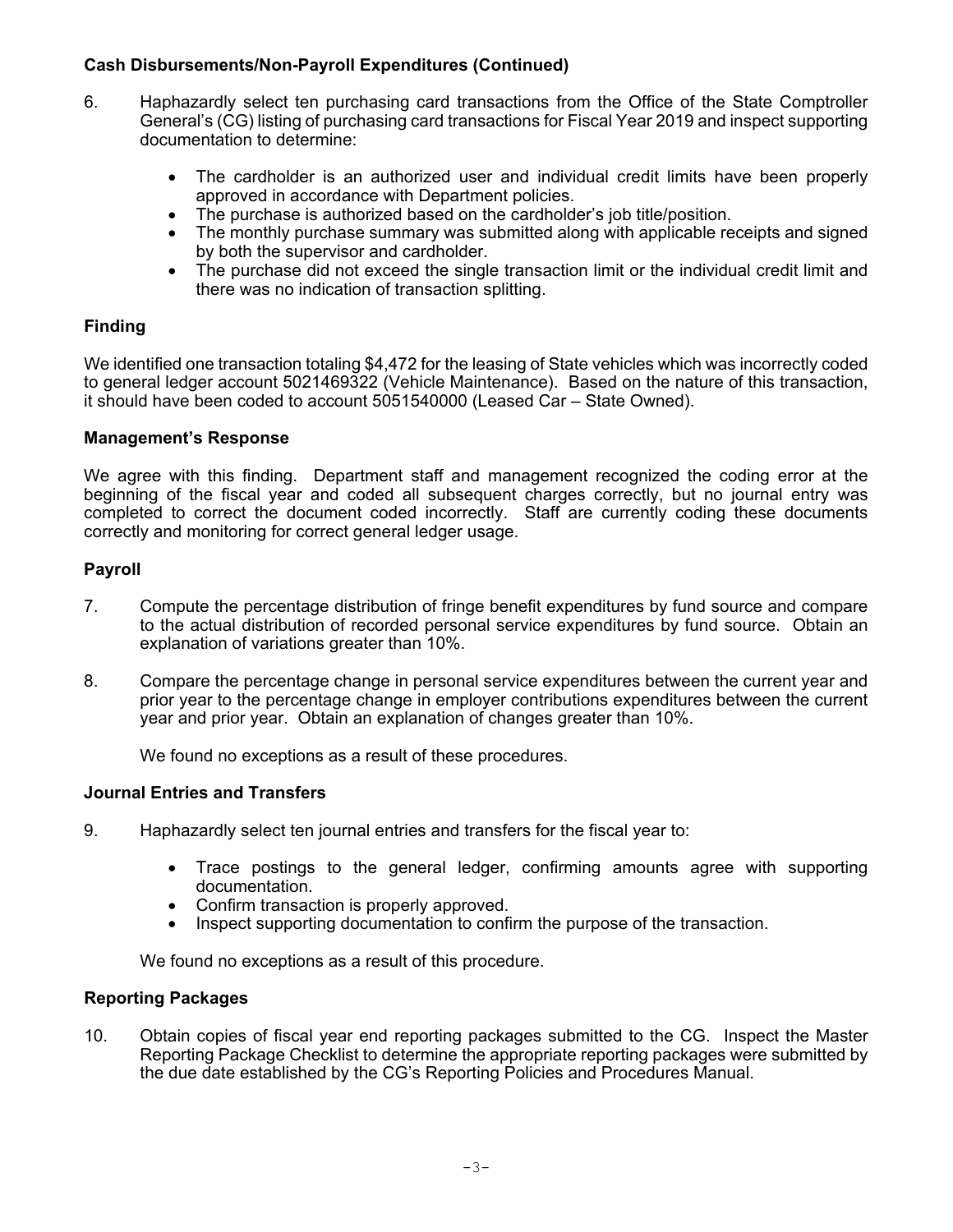## **Reporting Packages (Continued)**

- 11. In addition to the procedure above, perform the following:
	- Other Receivables Reporting Package

Determine if reported amounts are accurate based on inspection of the South Carolina Enterprise Information System (SCEIS) general ledger, the SCEIS Yearend Rptg - Accounts Receivable Current with Customer report and/or Department prepared records. Haphazardly select two receivables for inspection to determine proper reporting as a receivable at year end.

• Operating Leases Reporting Package

Determine if amounts agree to the SCEIS general ledger, the SCEIS Yearend Rptg Operating Lease Expense with Vendor report and/or Department prepared records. In addition, based on inspection of invoices and lease agreements, determine if rental payments were properly classified, coded and calculated by inspecting and recalculating the following reported amounts: (1) five haphazardly selected contingent rental payments; (2) five haphazardly selected payments for the remaining rental payment classifications (PO Box Rentals, Month to Month Rentals, Cancelable Leases, and Other Rental Charges). Also, confirm that the Department submitted copies of all leases to the CG in accordance with the CG's Reporting Package Instructions.

• Accounts Payable

Determine if responses and reported amounts are reasonable/accurate based on the inspection of the SCEIS general ledger, SCEIS Yearend Rptg - Prior Year Payables with Vendor and/or Department prepared records. Haphazardly select five payables for inspection to determine proper reporting as a payable at year end.

• Subsequent Events Questionnaire

Determine if responses are reasonable/accurate and any required supplemental information was properly prepared and submitted based on inspection of the SCEIS general ledger and/or Department prepared records. In addition, haphazardly select five payables from the Subsequent Events Accounts Payable Worksheet and determine if the amounts were properly classified, calculated and reported, and excluded from the original Accounts Payable Reporting Package submission.

### **Findings**

**Timely Submission of Reporting Package -** We identified the master reporting package was submitted to the CG one business day late.

**Operating Leases Reporting Package - Reporting/Classification** – We identified four reported base charges coded to general ledger account 5040027000 (IT – Rent Copying Equipment), totaling \$40,086, were improperly reported as Contingent Rentals on Form 3.09.1. As a result, the Contingent Rentals were overstated by this amount.

Additionally, one lease with future minimum lease payments was excluded from the Operating Leases Future Minimum Payment Schedule (Form 3.09.1a). As a result, the future minimum lease payments were understated by \$59,273.

**Account Coding** – We also identified one copier lease transaction improperly accounted for in the SCEIS general ledger. The Department understated the copier's base charges (account 5040027000 – IT-Operating Lease-Copying Equipment Rental) by \$4,532 and overstated the copier's contingent rental charges (account 5040057000 – IT-Operating Lease-Contingent Rent Payments) by the same amount.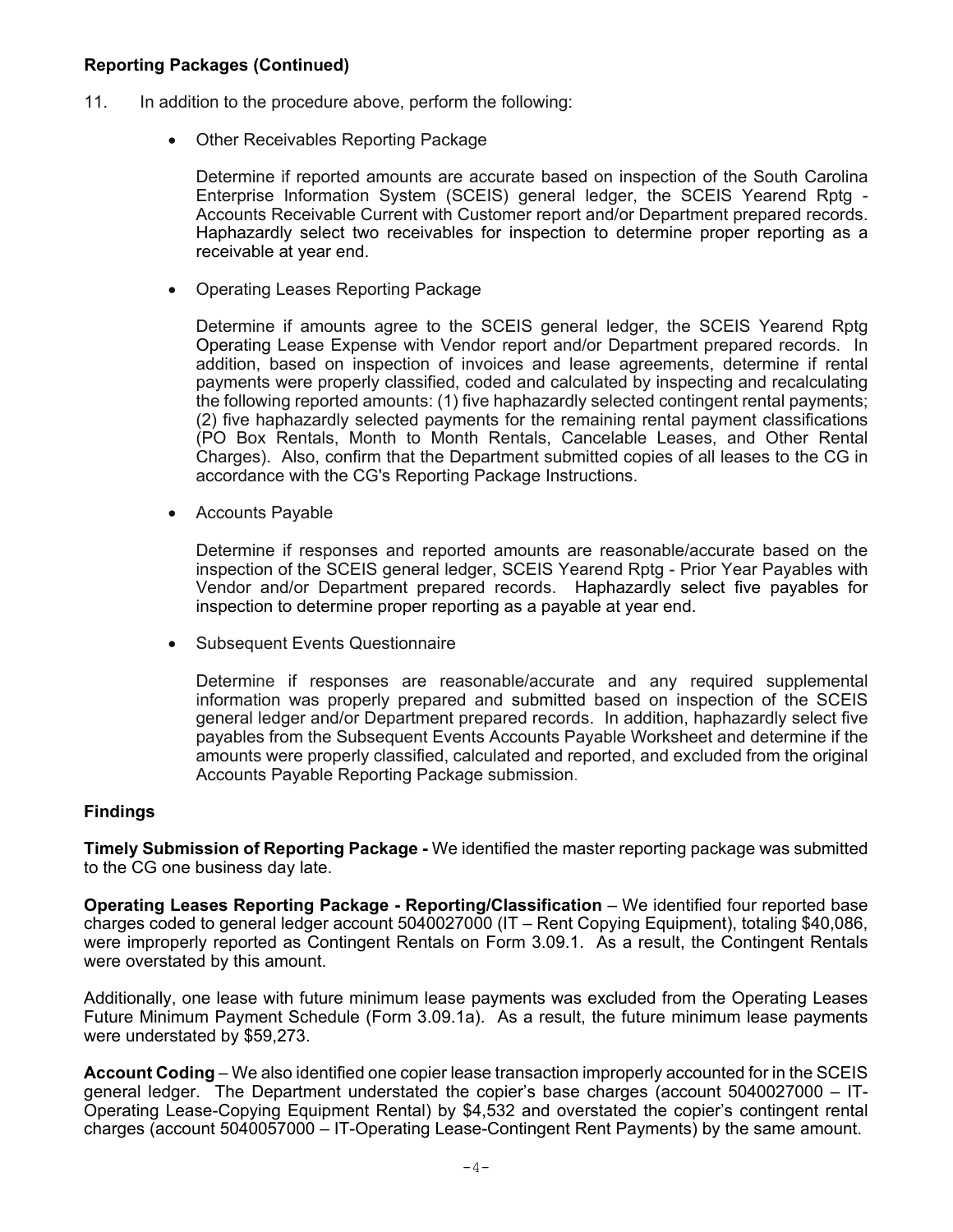# **Reporting Packages (Continued)**

#### **Management's Response**

Management agrees with the first finding. The Master Package was submitted one business day late. Moving forward, reporting packages will be submitted on the due date, if not earlier.

For the second finding, management agrees that charges coded to general ledger account 5040027000 should not be reported as contingent rentals on Form 3.09.01. Staff will properly report these amounts on future packages. Staff will include all amounts with future minimum leases on the schedule moving forward, with additional scrutiny given by management to ensure proper reporting.

Management agrees with the third finding concerning account coding for copier base and contingent charges. Management is putting mitigation measures in place to ensure that coding deficiencies such as this are less likely to occur in the future.

#### **Office of Immigration Compliance**

- 12. Haphazardly select five cash receipts transactions from the Office of Immigration Compliance cost centers and inspect supporting documentation to:
	- Ensure supporting documentation for transaction agrees with the general ledger as to amount, date, payor, document number, and account classification.
	- Determine that revenues/receipts were deposited in a timely manner, in accordance with Proviso 117.1 of the Appropriation Act.
	- Ensure that both revenue collections and amounts charged are properly authorized by law.
	- Determine that receipts are recorded in the proper fiscal year.
- 13. Haphazardly select five non-payroll disbursements from the Office of Immigration Compliance cost centers and inspect supporting documentation to determine:
	- The transaction is properly completed as required by Department procedures; invoice(s) agree(s) with general ledger as to vendor, amount, number, and date.
	- All supporting documents and approvals required by Department procedures are present and agree with the invoice.
	- The transaction is a bona fide expenditure of the Department.
	- The transaction is properly classified in the general ledger.
	- Disbursement complied with applicable State laws, rules, and regulations including the State Consolidated Procurement Code, state travel regulations etc.
	- Disbursements are recorded in the proper fiscal year.
	- Clerical accuracy / confirm proper sales/use tax.

We found no exceptions as a result of these procedures.

#### **Assets and Personal Property**

- 14. Haphazardly select two capital asset acquisitions and inspect supporting documentation, the SCEIS general ledger and the SCEIS Asset History Sheet to determine that each asset was properly capitalized and posted to the general ledger as to amount and account and assigned the proper useful life in accordance with the CG's Reporting Policies and Procedures Manual.
- 15. Confirm that an inventory of Department property, excluding expendables, was completed during the fiscal year as required by South Carolina Code of Laws Section 10-1-140.